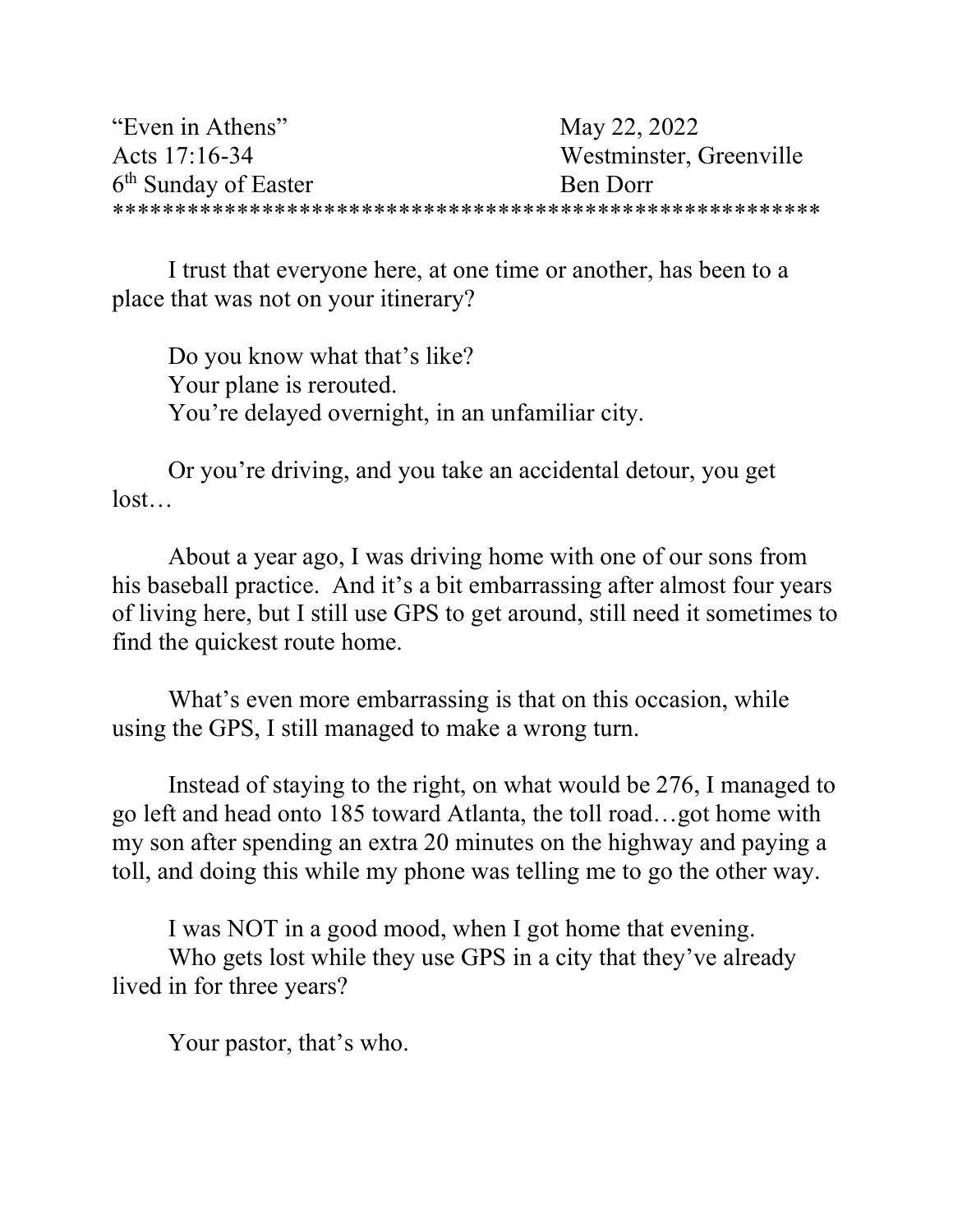But I bring this up, not because of the wrong turn that I took, but because of the turn that Paul takes in our text for today.

You remember where Paul ends up today? He's in Athens. Paul is preaching in Athens this morning. So I'd like to invite you to come with me this morning to hear

## the Apostle Paul preach in Athens.

I think it's going to be an interesting sermon. Because Athens, you see, was NOT on Paul's itinerary.

Do you know how he got to Athens? Paul is on the run.

He's just been in Beroea, where he was very successful. But there was opposition to the gospel, people who wanted him dead. So the Christian community is scared, afraid that Paul and Silas and Timothy will be caught and killed.

They send Paul away, and he gets "as far as Athens."

In other words, Paul is not in Athens because he WANTED to be there. He's not there because he planned to start a new church in Athens.

He's there…because it seems like a safe enough layover. He's waiting for Silas and Timothy to arrive. What's Paul going to do while he's there?

 I know what I would've done, had I been in Paul's shoes. I would have hunkered down. Gotten some much needed r & r.

You see, before Paul arrived in Athens, his life was in danger.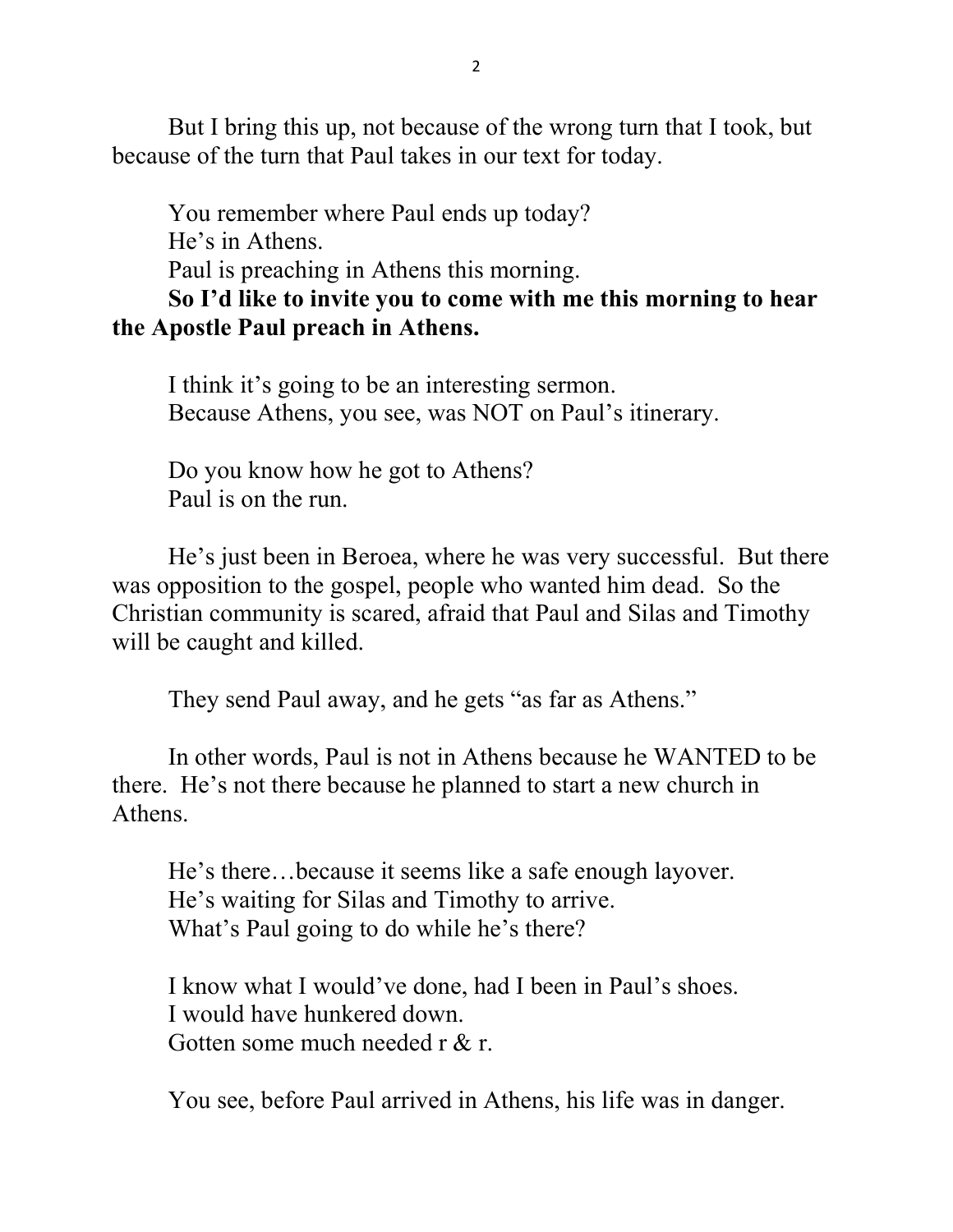Not just in Beroea.

 Prior to that, Paul was in Thessalonica. What happened in Thessalonica? A mob was searching for him, wanted to kill him. That's why he went to Beroea.

 The text we heard today was Chapter 17. In Chapter 16, Paul was in Philippi. He wasn't vacationing in Philippi. He was being beaten in Philippi. THROWN IN JAIL in Philippi.

 In Chapter 15, Paul had a falling out with his traveling companion, Barnabas.

 In Chapter 14, Paul was stoned so badly that some thought he was dead.

In Chapter 13, he was persecuted, and driven out of Antioch.

Do you see a pattern here?

 By the time Paul arrives in Athens, you would think this man was ready for some rest.

Take a break in Athens, Paul. They're not expecting you in Athens. No one knows who you are in Athens.

 Just wander around a bit, Paul, check your email, find something interesting to read on your iPhone.

 But Paul decides to do something else. He decides to preach in Athens.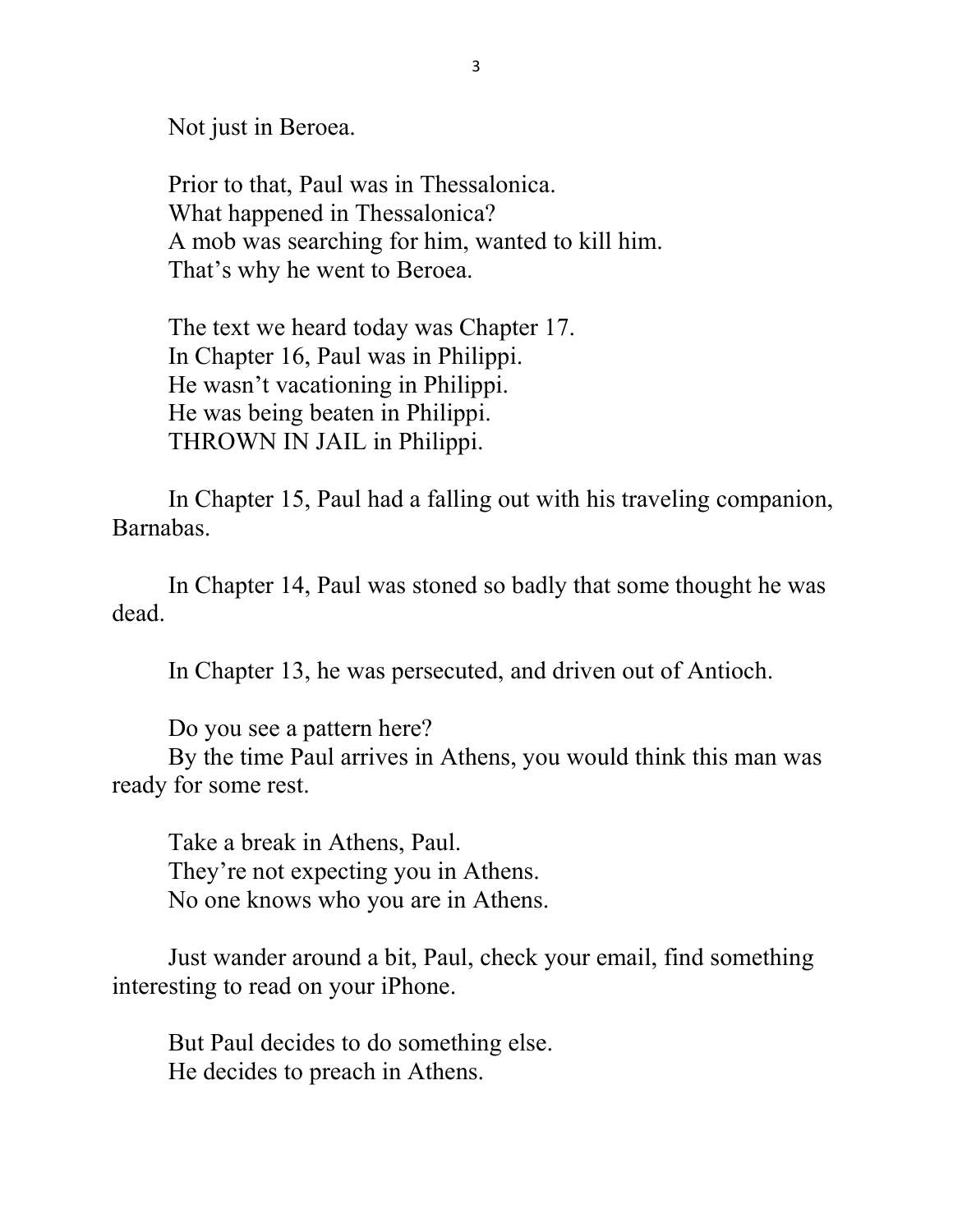So I'd like you to come with me this morning to hear Paul preach.

I think it might be an interesting sermon, because…well, this really BAFFLES me.

Paul has decided to preach—in Athens! Why would Paul preach in Athens? He's in a city that's "full of idols."

 And you've got competition, Paul. Lots of competition. This is not preaching to the choir!

 You've got Epicurean philosophers, Stoic philosophers, and a whole bunch of foreigners who, according to the book of Acts, "spend their time in nothing but telling or hearing something new."

 The gospel is not a WELCOME idea there. Not a controversial idea. It's just one more idea.

 One more new thought for the day… As Luke writes, some Athenians heard Paul and muttered: "What does this babbler want to say?"

 Why in the world would this babbler, this stranger, this person who's preaching the good news about Jesus and his resurrection, why would he ever want to preach in a place like Athens?

## Will you come with me to hear Paul preach today? Because maybe Paul knows best.

Maybe there will be an EXPLOSION of faith in Athens. Maybe God will do something that you and I can't see at this point, and thousands will turn their hearts to God in Athens.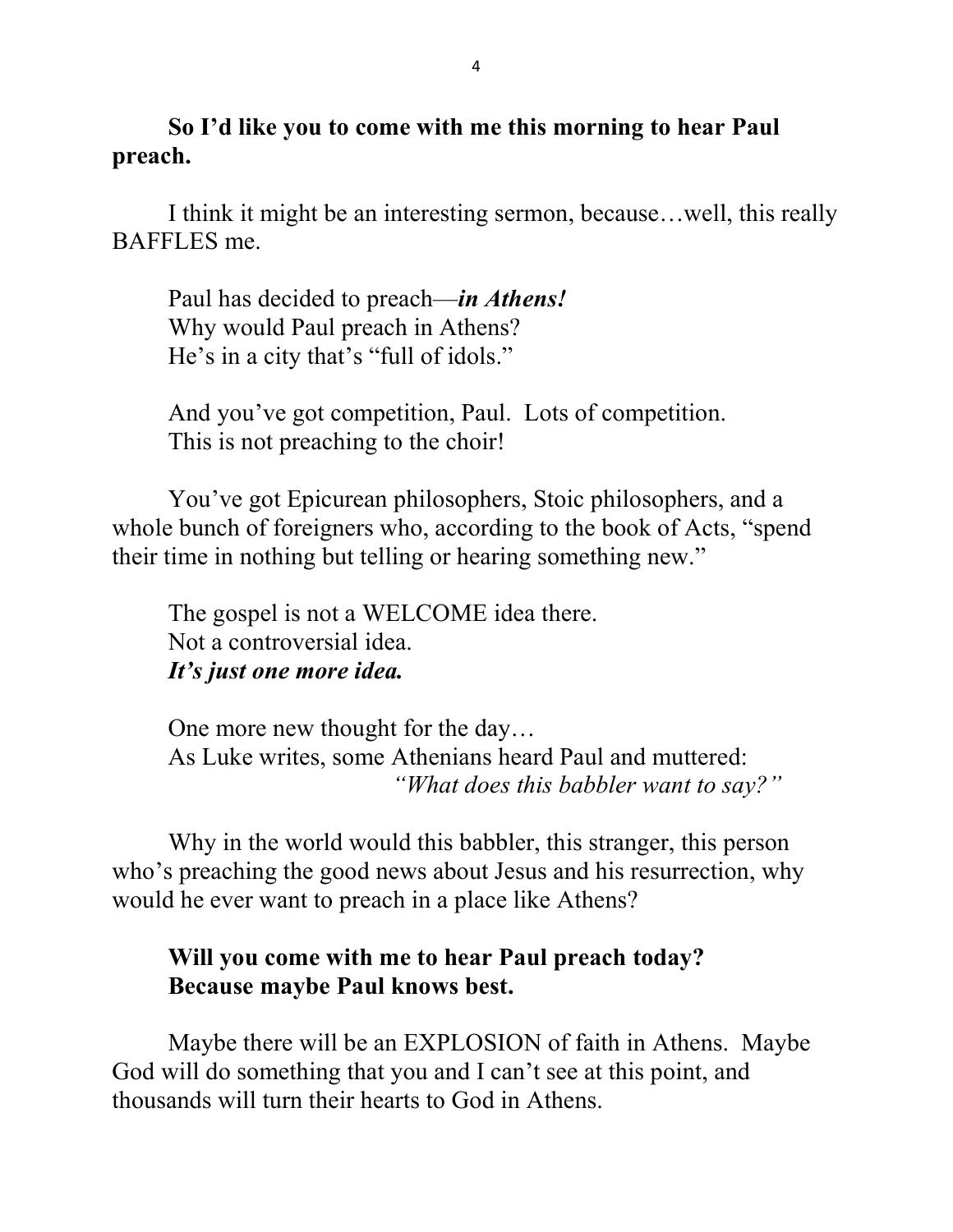It will be like Jonah preaching to Ninevah. Do you remember this?

 Jonah, that reluctant prophet of God, goes to Ninevah—I should say, forced by God to go to Ninevah, after Jonah tries to run away to Tarshish, and God says—you better go to Ninevah…and Jonah, he goes. And he mumbles a few words about repentance, he doesn't really like the Ninevites, they're enemies, after all, and he doesn't really want God to save them…so he half-heartedly tells the Ninevites to repent, and then—do you remember what happens?

The entire city listens to Jonah.

Obeys Jonah.

And even the animals repent…it was the most successful sermon ever preached in the Bible!

 Maybe the same thing will happen in Athens, this city that's "full of idols."

 Is that what happens in Athens? No…Athens is NOT fertile ground. It's dry ground. Poor soil.

 Some people scoffed, others said, "Ok, Paul, we'll let you speak again a week from Tuesday…"

 And, according to Luke, some joined the church—but only some. This is…eh, a lukewarm reception at best.

In two weeks, we'll celebrate Pentecost.

 We're going to be in Jerusalem with Peter at Pentecost, the birthday of the Church!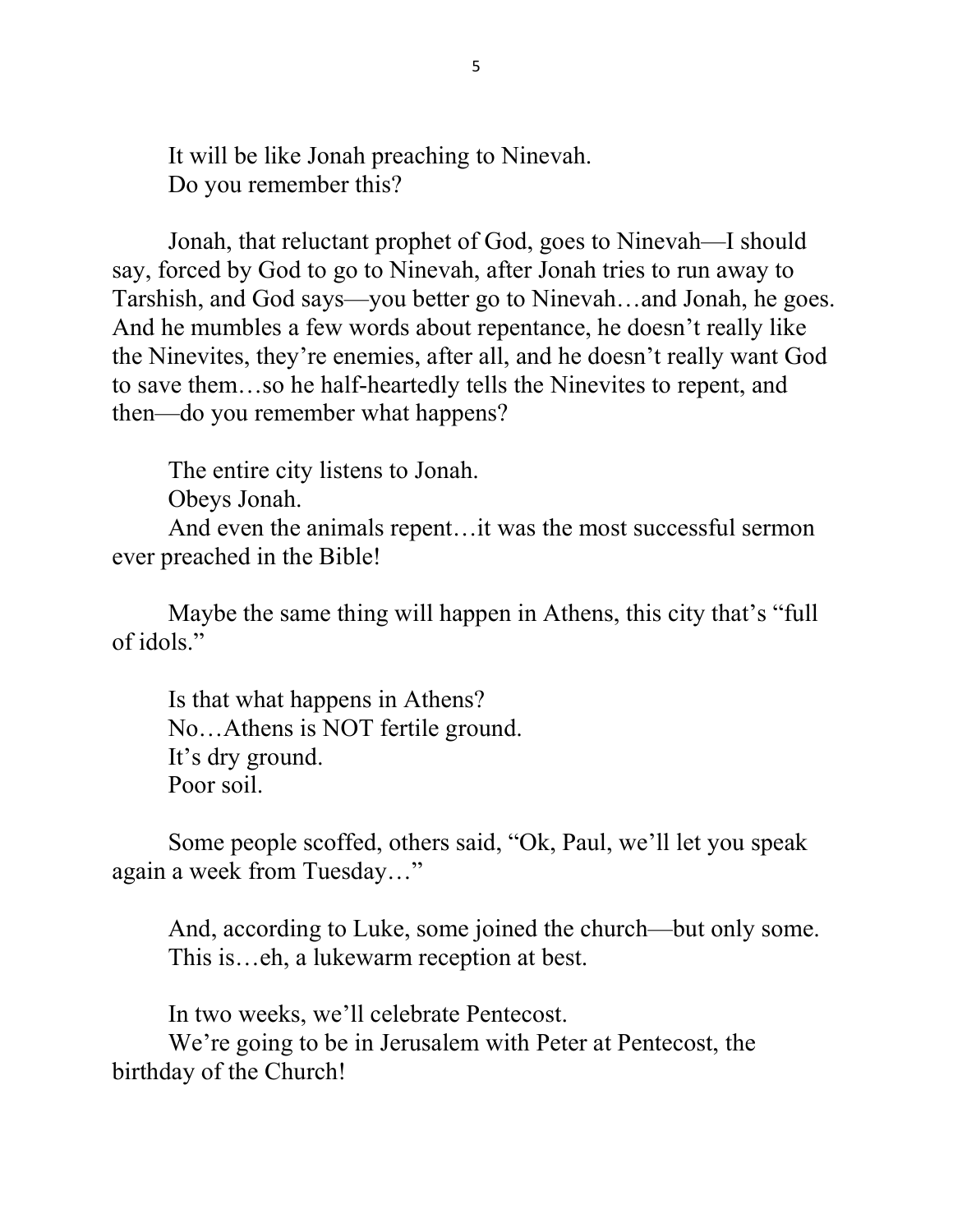Because of Peter's sermon at Pentecost, Luke writes "three thousand" people became followers of Christ!

 In Jerusalem…3,000! In Athens…eh, some.

 Do you see the point? Paul's tired. He's on the run. He needs a break. Why not skip all this Jesus stuff in Athens?<sup>1</sup>

Can't there be times when the call of God takes a break? When circumstances are too difficult, when the future is too unpredictable, the potential reward…is not worth the risk.

Just take a break, Paul.

 After everything you've been through, Paul, you—of all people deserve a break from spreading the gospel, a break from call, a break from faith…

And yet—taking a break is not what Paul does.

 Battered and beaten, Paul goes limping into the city square, and he trots out the gospel for everyone to hear: in the synagogue, in the marketplace, in the Areopagus…

So I hope you'll come with me to hear Paul preach in Athens, because when he's done preaching, I want to ask him something.

<sup>&</sup>lt;sup>1</sup> For the exegesis of this text, I am indebted to a sermon by the Rev. Dr. Cleo LaRue, "Why Bother?", preached on October 12, 2008, at www.day1.org, found at Why Bother? | Day 1.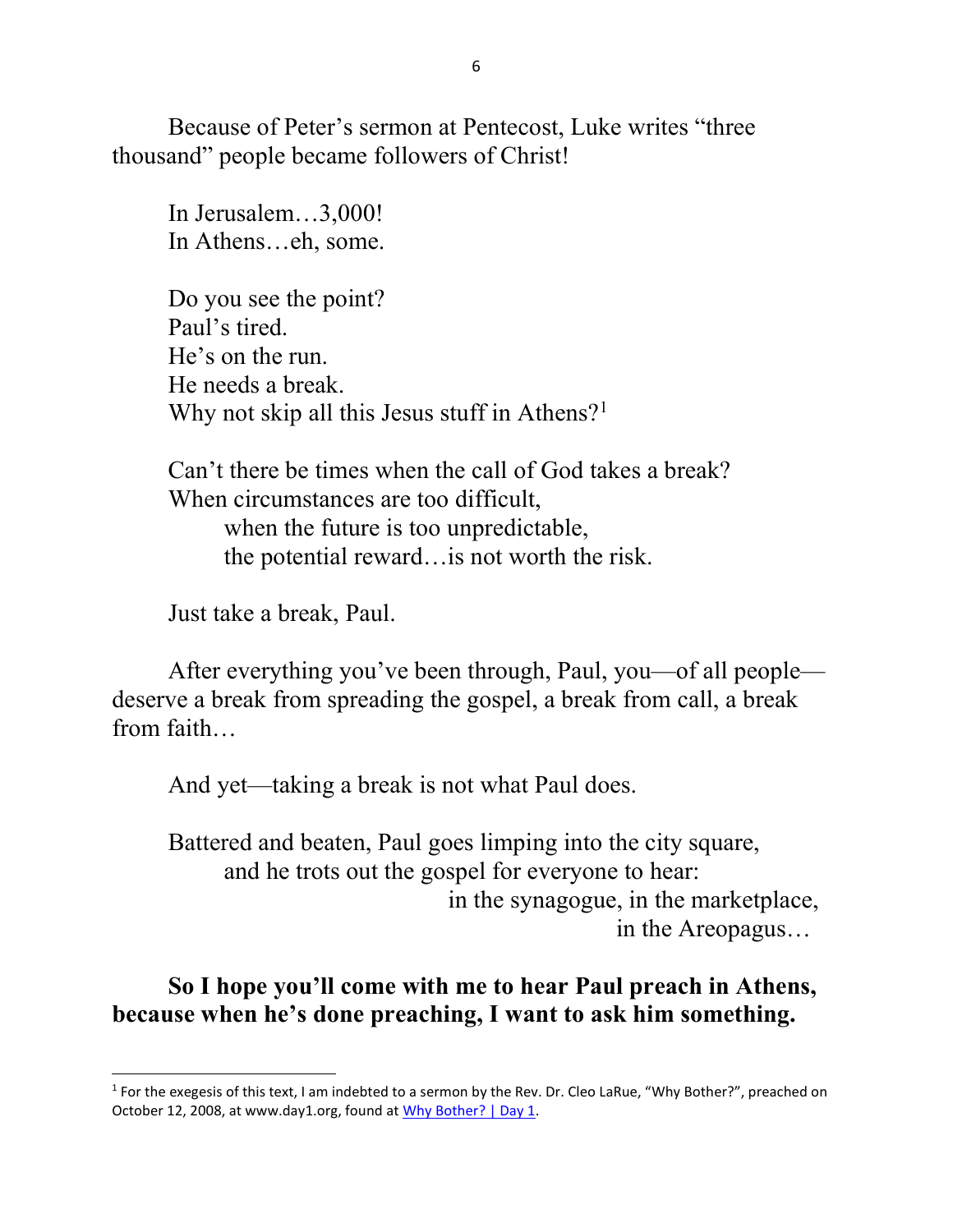I want to ask him WHY.

 Why, Paul? Why were you faithful, even in Athens? In this difficult, discouraging city where God has planted you, why did you keep preaching?

I have a feeling I know what Paul is going to say.

 Paul's going to tell me that he preached the gospel in Athens because proclaiming the gospel was what God called him to do.

 And when God asks us to do something, we do it. God's call holds, regardless of circumstances: whether we're feeling up, whether we're feeling low, whether the wind is at our back or flying in our face...

God asks us to be faithful in the place where God has planted us.

\*\*\*\*\*\*

 And we all find ourselves in unexpected places from time to time. It doesn't have to be a geographical place, right?

 I remember the time in a former congregation when, during a sermon, I told the story of Hugh Thompson.

 Do you know the story of Hugh Thompson? Hugh Thompson was a member of the U.S. military in Vietnam.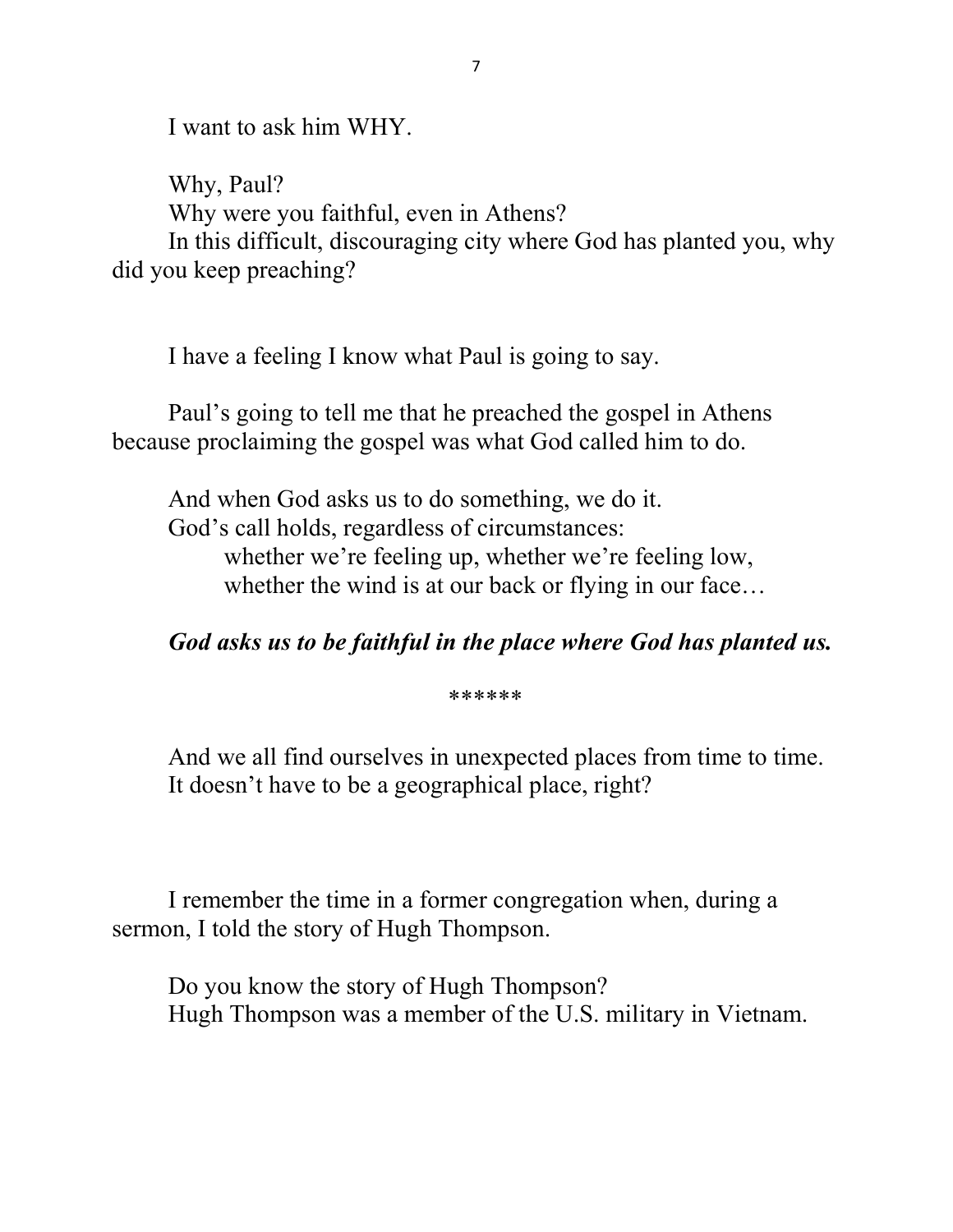In March, 1968, he flew his helicopter over the village of My Lai, and what he saw happening on the ground shocked him to his moral core.

 So Hugh Thompson landed the copter between the American troops and the unarmed villagers—he got out and confronted Lt. William Caley and told him he was violating all counts of humanity and decency.

 Then he loaded as many villagers into his helicopter as he could, called for support, and took the villagers to safety.<sup>2</sup>

 It was an act, I thought, of extraordinary bravery, of doing the right thing in the midst of terrible evil.

And so I told that story in a sermon.

 But one gentleman in the congregation, a veteran, a man I really LIKED—someone who served in Vietnam—he did not like that story.

He came into my office after worship that day and told me I had no business telling a story like that, a story that highlighted an unflattering view of the military.

He was tired of hearing about My Lai, he said.

 He let me have it for a couple of minutes in my office…and then he left.

Well, that was NOT a place I expected to end up that morning...

 How could he misunderstand the point I was making? I wasn't saying that the military was evil.

<sup>&</sup>lt;sup>2</sup> I first heard of Hugh Thompson in a sermon by the Rev. Dr. Tom Long at the Festival of Homiletics conference in 2002. Accounts of this story can be found in a variety of sources on the Internet.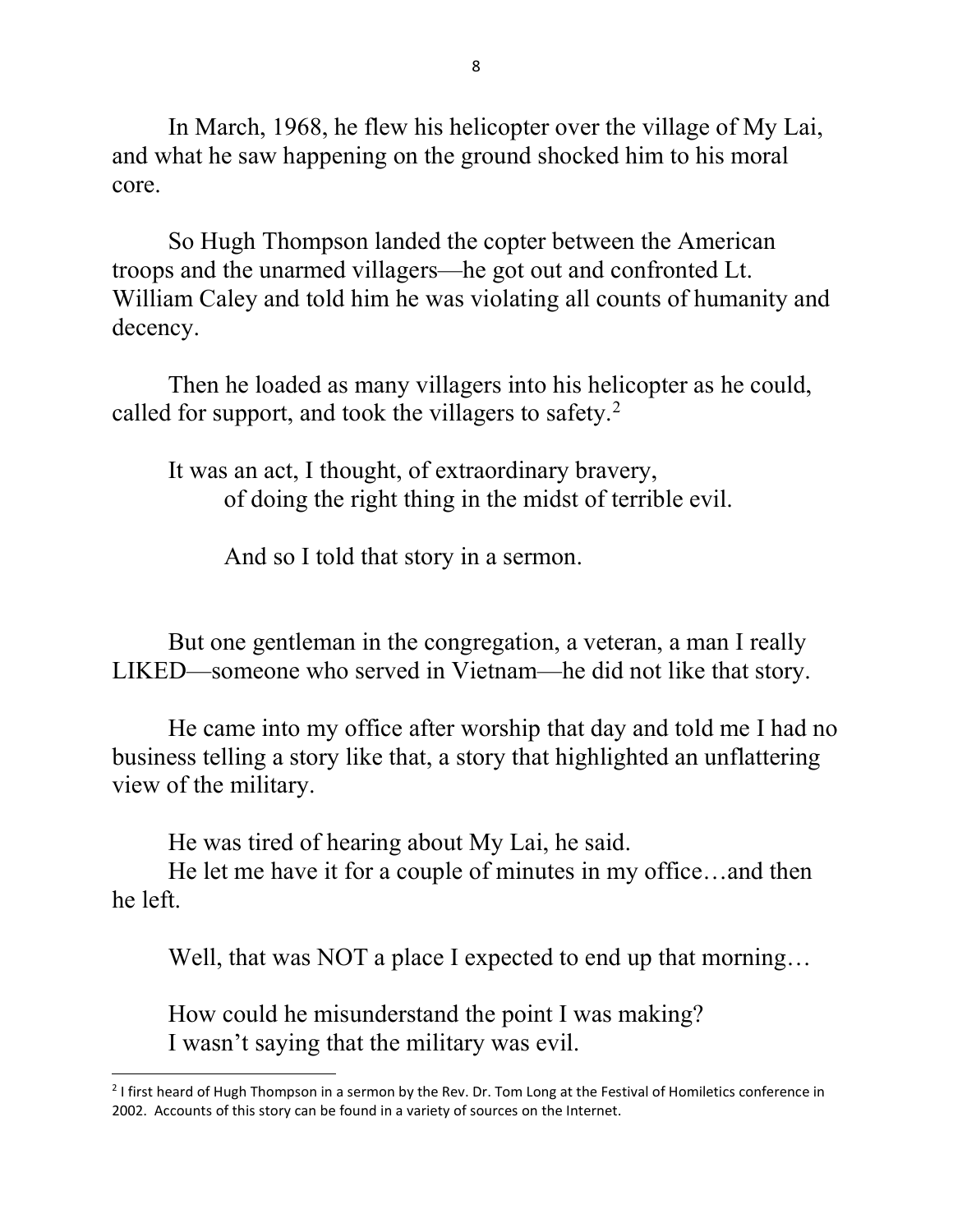I was saying that what Lt. Caley did was evil. And what Hugh Thompson did was humanity at its best.

 I was still stewing about all this, a few weeks later, when this same member of the church, he called me up and asked if I wanted to come over to his house and play ping pong.

 So I did. We didn't talk about the sermon. We talked about his family, we talked about my family.

 And we played ping pong. And then we did it again a month or so later. And a few months later we did it again.

And I'll never forget that.

 He had been angry with me for what I had said in church, and his immediate response was one of anger…but then he did something else.

He did not give up on the church or on our relationship. He prioritized the connection over the conflict. He prioritized the relationship over being right.

You know what I think Paul would call that?

 Paul would call it being faithful in the place where God has planted you.

\*\*\*\*\*\*

Have you ever thought about how God's Church can be faithful in the place where God has planted us?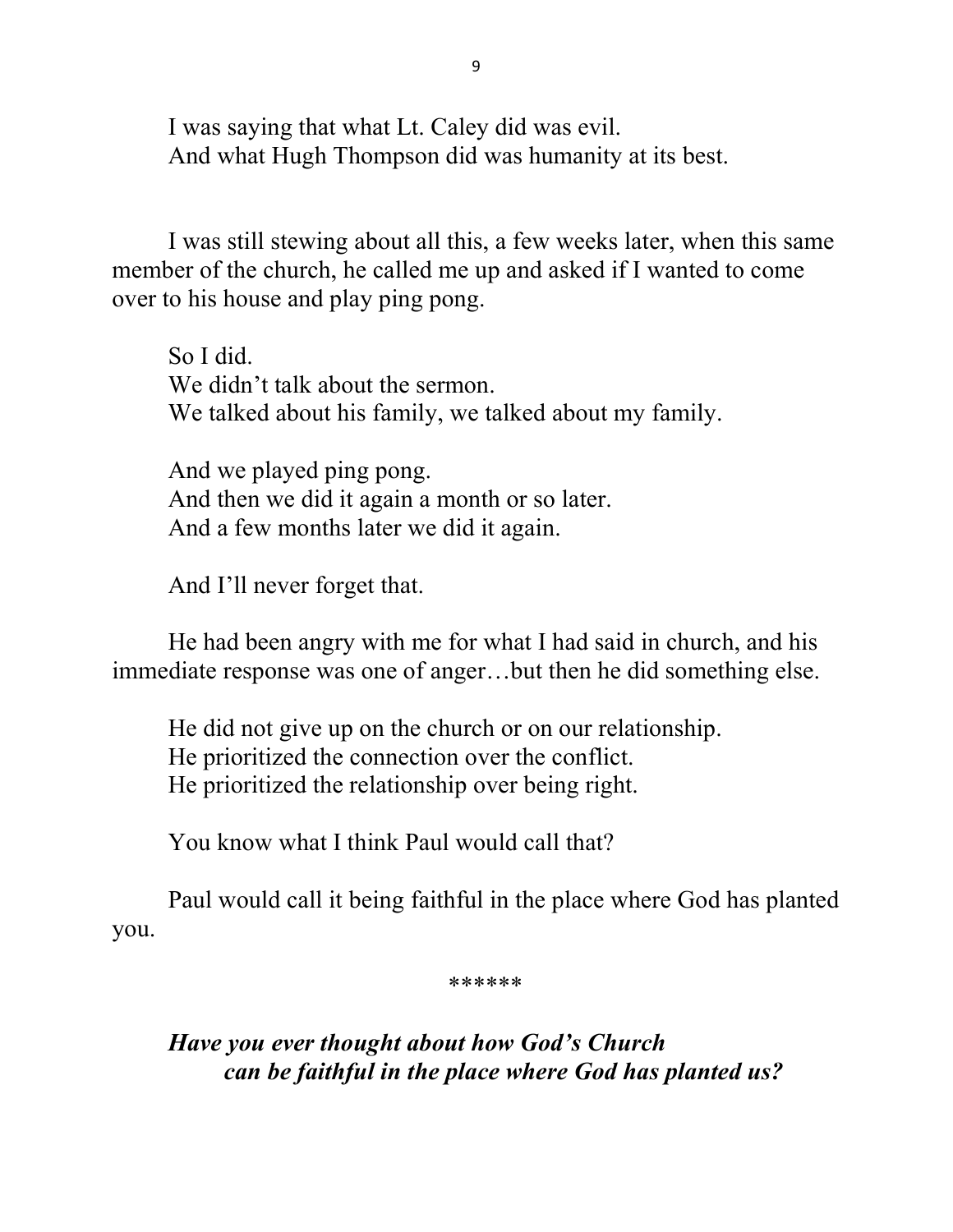Because I have to admit, there are times when it's tempting to take a break.

 When white nationalism rears its evil head, and people who are Black and Brown die because of it…it's tempting to say, ah, there's nothing that I can do, nothing the Church can really do here…I'll pray, but otherwise, I'm going to take a break.

 Or when war breaks out on the other side of the ocean, and it starts to drag on and on…what can God's Church on this side of the ocean do?

 It's tempting to say there's nothing we can do. It's tempting to take a break from faith, a break from call. But I wonder what would have happened if Paul had taken a break.

 If Paul had shown up in Athens, for example, looked at that very challenging, difficult terrain…and said, eh, nothing I can do.

 But Paul decided to preach in Athens. Because that's the place where God had planted him.

And so Luke writes, because of what Paul did:

"…some of them joined him and became believers, including Dionysius the Areopagite and a woman named Damaris, and others with them."

 And you're thinking, what the big deal about that? Damaris? Dionysius the Areopagite? These are not HEROES of the faith.

 But be careful. Be careful now. We have no idea how much impact they had.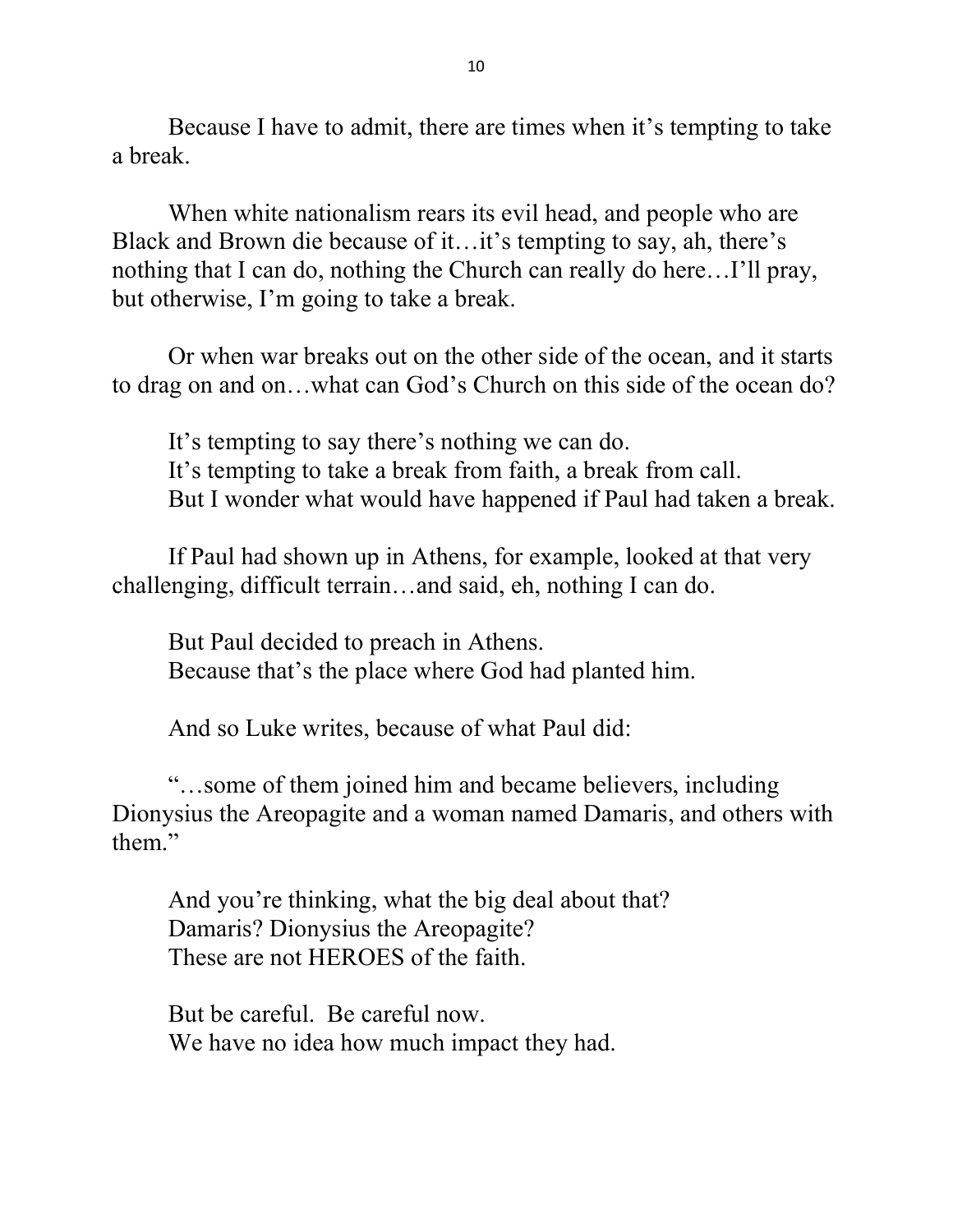I'm wondering how many of you can trace your faith back, generation to generation, and point out WHO is responsible for planting seeds of faith in you.

My hunch is that whoever passed along the faith to you…you remember them. And you're grateful to them. And I bet, if you thought about it, you would be grateful to the person who passed the faith along to the person who passed the faith to you.

 But the thing is, after a few generations, you and I will probably never know. We'll never know who it was who passed the faith to the person who passed the faith who did the same to the person who did the same…all the way back to the apostles.

 Maybe your line of faith began with Peter at Pentecost. Or maybe your line faith began with Paul in Corinth, or in Philippi…

 Or maybe when Paul was in Thessalonica, or Galatia… or maybe it was Athens.

 Maybe Damaris is your great, great, great, great….however many it takes, grandmother in the faith.

 And if it weren't for her, you would not be here today. Do you see what God can do when someone is faithful in the place where God has planted her?

 Think about it. What if, when Paul got to Athens, he took the lay of the land, and said:

"Aw, to heck with this!